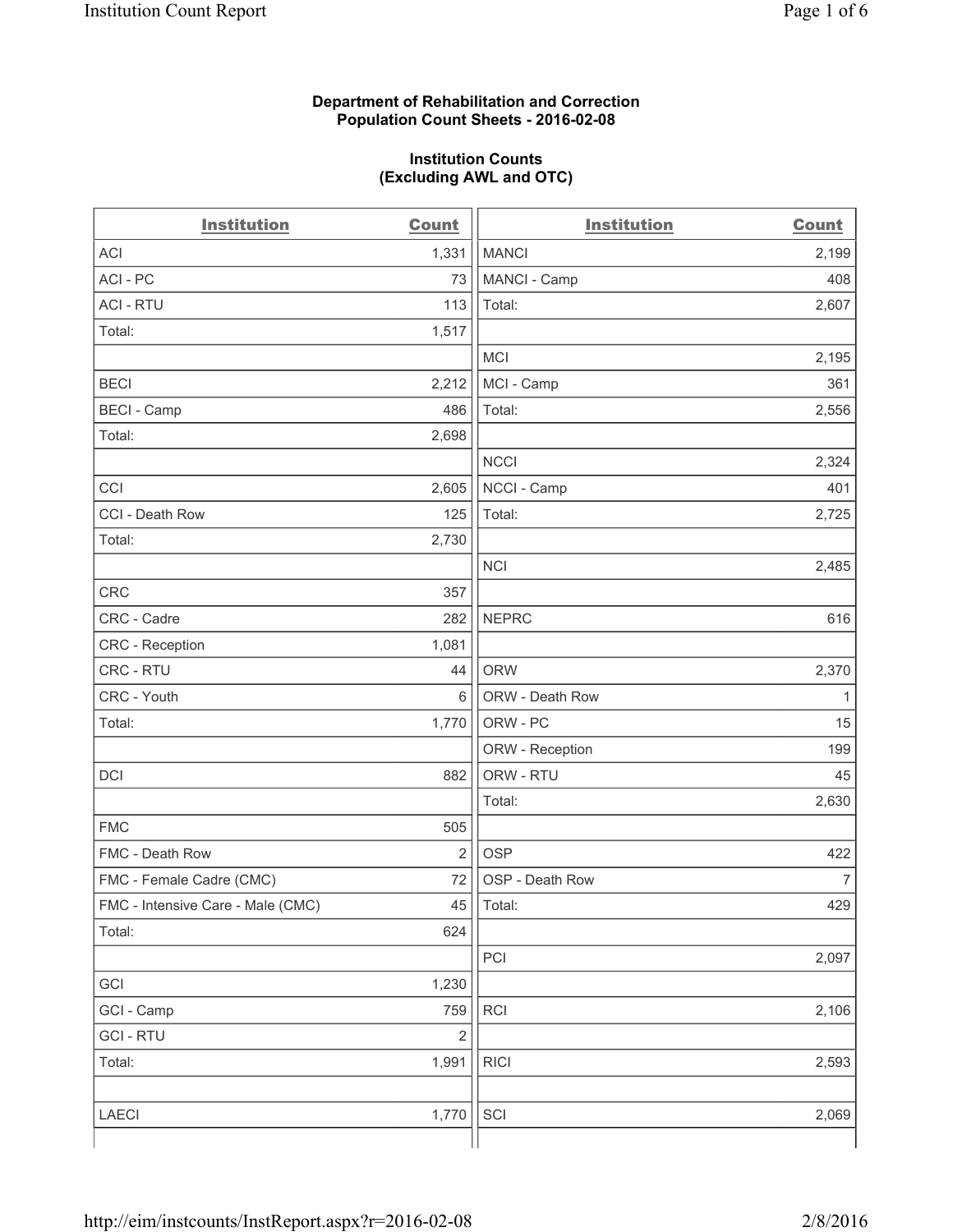| LECI                     | 2,318 | <b>SOCF</b> | 1,148 |
|--------------------------|-------|-------------|-------|
| LECI - Camp              | 179   | SOCF - RTU  | 66    |
| Total:                   | 2,497 | Total:      | 1,214 |
| LOCI                     | 2,304 | <b>TCI</b>  | 1,090 |
|                          |       | TCI - Camp  | 447   |
| <b>LORCI</b>             | 200   | Total:      | 1,537 |
| LORCI - Cadre            | 156   |             |       |
| <b>LORCI - Reception</b> | 1,124 | <b>TOCI</b> | 931   |
| Total:                   | 1,480 | TOCI - PC   | 108   |
|                          |       | Total:      | 1,039 |
| <b>MACI</b>              | 958   |             |       |
| MACI - Minimum           | 1,377 | <b>WCI</b>  | 1,305 |
| Total:                   | 2,335 | WCI - RTU   | 98    |
|                          |       | Total:      | 1,403 |
|                          |       |             |       |
|                          |       | .           |       |

**Total Population: 50,704**

\* The Total Population includes 31 Offenders with Reason Codes 30 & 31. \*\* The Total Population includes 34 Offenders with Reason Code 0A.

# **Male Population by Security Level (Include AWL and Exclude OTC)**

*Error calculating Totals for this secion.*

# **Female Population by Institution (Include AWL and Exclude OTC)**

| <b>Institution</b>       | <b>Body</b> | <b>AWL</b> | $(-OTC)$     | <b>Total</b> |
|--------------------------|-------------|------------|--------------|--------------|
| <b>DCI</b>               | 882         | 8          |              | 883          |
| <b>FMC</b>               | 22          |            | 0            | 23           |
| FMC - Female Cadre (CMC) | 72          |            |              | 72           |
| <b>NEPRC</b>             | 616         | 15         | 5            | 626          |
| <b>ORW</b>               | 2,370       | 63         | 36           | 2,397        |
| <b>ORW - Death Row</b>   |             | $\Omega$   | $\Omega$     |              |
| ORW - PC                 | 15          | 0          | <sup>0</sup> | 15           |
| ORW - Reception          | 199         | 0          | $\Omega$     | 199          |
| ORW - RTU                | 45          | $\Omega$   | $\Omega$     | 45           |
| <b>Total Female</b>      | 4,222       | 88         | 49           | 4,261        |

## **Male Population by Institution: Security Level 5 (Include AWL and Exclude OTC)**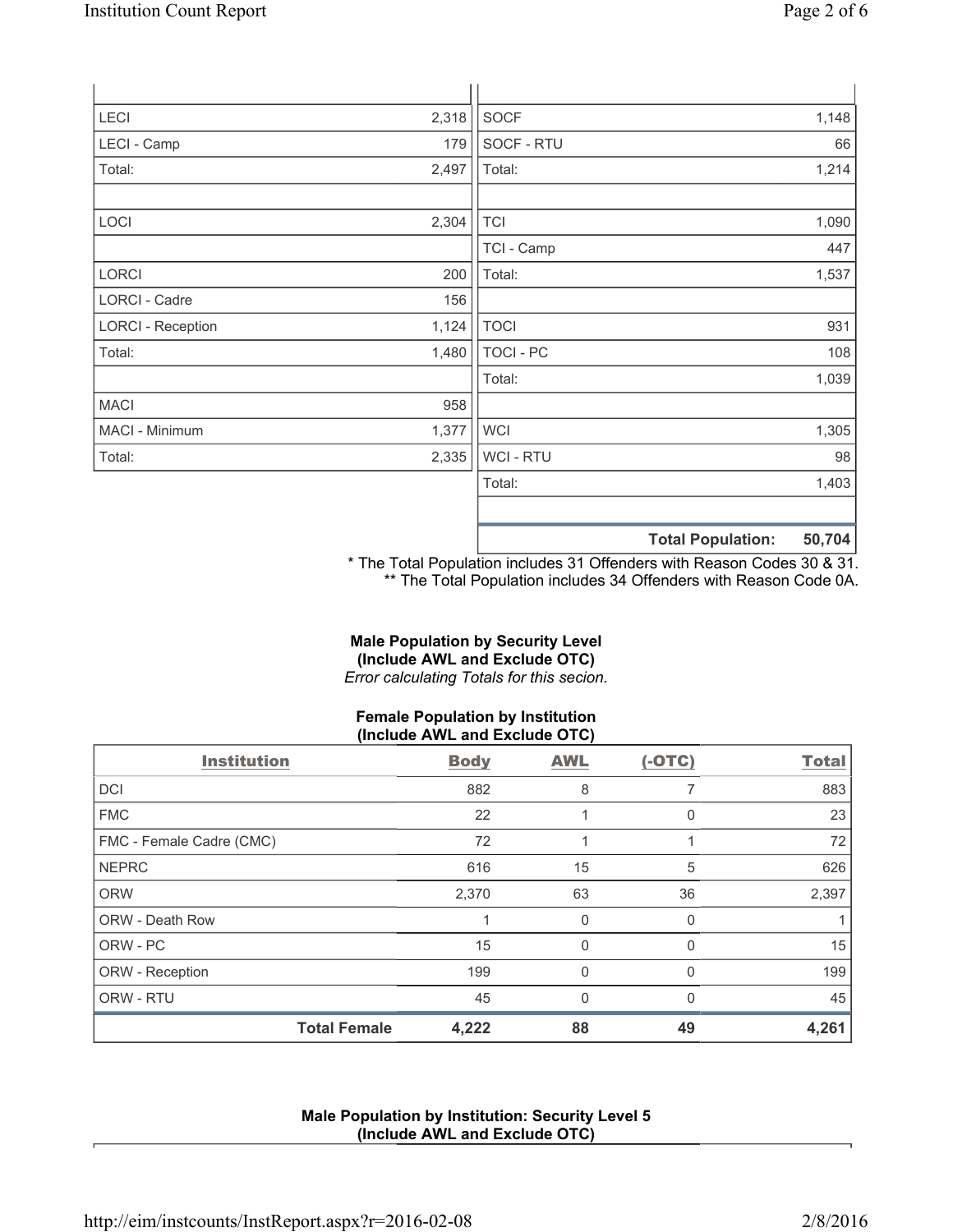|             | <b>Institution</b>   | <b>Body</b> | <b>AWL</b> | $(-OTC)$ | <b>Total</b> |
|-------------|----------------------|-------------|------------|----------|--------------|
| <b>OSP</b>  |                      | 103         |            |          | 103          |
| <b>RCI</b>  |                      |             |            |          |              |
| <b>SOCF</b> |                      |             |            |          |              |
|             | <b>Total Level 5</b> | 104         |            |          | 105          |

#### **Male Population by Institution: Security Level 4 (Include AWL and Exclude OTC)**

| <b>Institution</b>       |                      | <b>Body</b>    | <b>AWL</b>     | $(-OTC)$     | <b>Total</b>              |
|--------------------------|----------------------|----------------|----------------|--------------|---------------------------|
| CRC                      |                      | 10             | $\mathbf 0$    | 0            | $10$                      |
| CRC - Reception          |                      | $\overline{2}$ | $\mathbf 0$    | 0            | $\sqrt{2}$                |
| <b>FMC</b>               |                      | 1              | $\mathbf 0$    | $\mathsf 0$  | 1                         |
| LORCI                    |                      | 1              | 0              | 0            | 1                         |
| <b>LORCI - Reception</b> |                      | 3              | 0              | 0            | $\ensuremath{\mathsf{3}}$ |
| <b>MANCI</b>             |                      |                | $\mathbf 0$    | 0            | 1                         |
| <b>NCI</b>               |                      | $\overline{2}$ | $\mathbf 0$    | 0            | $\sqrt{2}$                |
| <b>OSP</b>               |                      | 308            | $\mathbf 0$    | $\mathsf 0$  | 308                       |
| RCI                      |                      | $\overline{2}$ | $\mathbf 0$    | $\mathsf 0$  | $\overline{2}$            |
| <b>SOCF</b>              |                      | 1,106          | 14             | 12           | 1,108                     |
| SOCF - RTU               |                      | 64             | $\mathbf 0$    | 0            | 64                        |
| <b>TCI</b>               |                      | 5              | $\mathbf 0$    | 0            | 5                         |
| <b>TOCI</b>              |                      | 166            | $\overline{2}$ | 1            | 167                       |
| TOCI - PC                |                      | 11             | 0              | $\mathsf 0$  | 11                        |
| <b>WCI</b>               |                      | $\overline{2}$ | $\mathbf 0$    | $\mathbf 0$  | $\overline{2}$            |
| <b>WCI-RTU</b>           |                      | 3              | $\mathbf 0$    | $\mathbf{0}$ | 3                         |
|                          | <b>Total Level 4</b> | 1,687          | 16             | 13           | 1,690                     |

## **Male Population by Institution: Security Level 3 (Include AWL and Exclude OTC)**

| <b>Institution</b> | <b>Body</b> | <b>AWL</b> | $(-OTC)$ | <b>Total</b> |
|--------------------|-------------|------------|----------|--------------|
| <b>ACI</b>         | 17          | $\Omega$   | $\Omega$ | 17           |
| <b>BECI</b>        | 6           | 0          | O        | 6            |
| CCI                | 4           |            |          | 4            |
| <b>CRC</b>         | 103         | 4          | 3        | 104          |
| CRC - Cadre        | 224         | $\Omega$   | $\Omega$ | 224          |
| CRC - Reception    | 731         | 11         | 8        | 734          |
| CRC - RTU          | 21          | $\Omega$   | O        | 21           |
| CRC - Youth        | 3           | 0          | O        | 3            |
| <b>FMC</b>         | 5           | $\Omega$   | $\Omega$ | 5            |
|                    |             |            |          |              |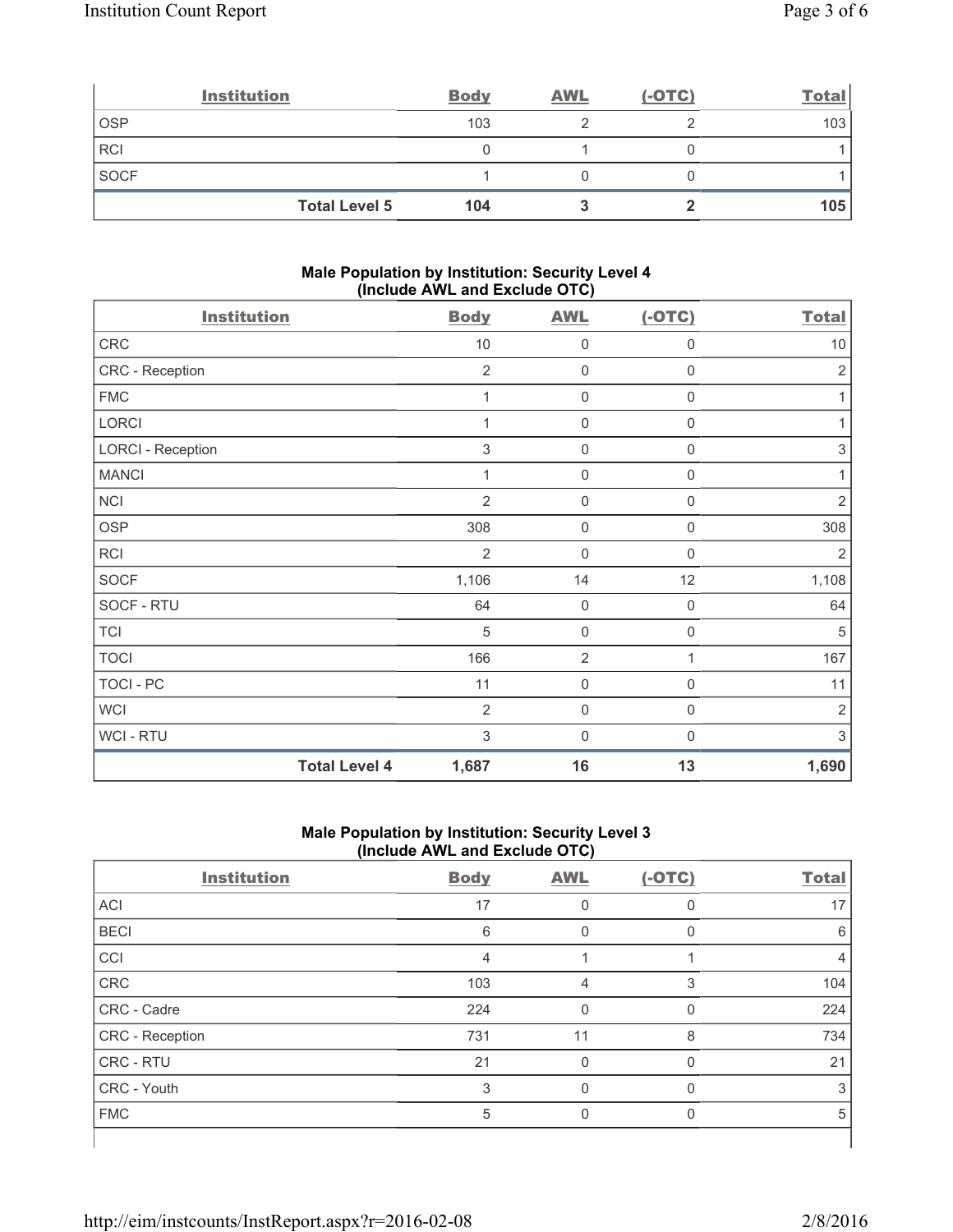| FMC - Intensive Care - Male (CMC) |                      | $\sqrt{5}$                | 0                   | $\mathsf 0$         | $\,$ 5 $\,$               |
|-----------------------------------|----------------------|---------------------------|---------------------|---------------------|---------------------------|
| LECI                              |                      | 2,244                     | 20                  | 19                  | 2,245                     |
| LOCI                              |                      | $\ensuremath{\mathsf{3}}$ | $\mathsf{O}\xspace$ | $\mathsf 0$         | 3                         |
| LORCI                             |                      | 71                        | 19                  | 15                  | 75                        |
| <b>LORCI - Cadre</b>              |                      | 106                       | $\mathsf{O}\xspace$ | $\mathsf 0$         | 106                       |
| <b>LORCI - Reception</b>          |                      | 738                       | 1                   | $\mathsf 0$         | 739                       |
| <b>MANCI</b>                      |                      | 2,162                     | 16                  | 15                  | 2,163                     |
| MCI                               |                      | $\ensuremath{\mathsf{3}}$ | $\mathsf{O}\xspace$ | $\mathsf{O}\xspace$ | $\ensuremath{\mathsf{3}}$ |
| <b>NCCI</b>                       |                      | 17                        | $\mathsf{O}\xspace$ | $\mathsf{O}\xspace$ | 17                        |
| <b>NCI</b>                        |                      | 8                         | $\mathsf 0$         | $\mathbf 0$         | 8                         |
| <b>OSP</b>                        |                      | $\mathbf{1}$              | $\mathsf 0$         | $\mathsf 0$         | $\mathbf{1}$              |
| PCI                               |                      | 41                        | $\mathbf{1}$        | $\mathsf{O}\xspace$ | 42                        |
| <b>RCI</b>                        |                      | 1,870                     | 22                  | 16                  | 1,876                     |
| <b>RICI</b>                       |                      | 4                         | $\mathsf 0$         | $\mathsf{O}\xspace$ | 4                         |
| SCI                               |                      | 3                         | $\mathsf 0$         | $\mathsf{O}\xspace$ | 3                         |
| SOCF                              |                      | 40                        | $\mathbf{1}$        | 1                   | 40                        |
| SOCF - RTU                        |                      | $\overline{2}$            | $\mathsf{O}\xspace$ | $\mathsf 0$         | $\overline{2}$            |
| <b>TCI</b>                        |                      | 1,024                     | $\,8\,$             | $\,6\,$             | 1,026                     |
| TCI - Camp                        |                      | 1                         | $\mathsf 0$         | $\mathsf 0$         | $\mathbf{1}$              |
| <b>TOCI</b>                       |                      | 736                       | $\sqrt{5}$          | 5                   | 736                       |
| <b>TOCI - PC</b>                  |                      | 97                        | $\mathsf{O}\xspace$ | $\mathsf{O}\xspace$ | 97                        |
| WCI                               |                      | 1,267                     | 11                  | $\,8\,$             | 1,270                     |
| WCI - RTU                         |                      | 94                        | $\mathsf{O}\xspace$ | $\mathsf{O}\xspace$ | 94                        |
|                                   | <b>Total Level 3</b> | 11,651                    | 120                 | 97                  | 11,674                    |

## **Male Population by Institution: Security Level 2 (Include AWL and Exclude OTC)**

| <b>Institution</b>                | <b>Body</b>    | <b>AWL</b>  | $(-OTC)$       | <b>Total</b> |
|-----------------------------------|----------------|-------------|----------------|--------------|
| <b>ACI</b>                        | 625            | 7           | 1              | 631          |
| ACI-PC                            | 72             | $\mathbf 0$ | 0              | 72           |
| <b>ACI - RTU</b>                  | 75             | $\mathbf 0$ | $\mathbf 0$    | 75           |
| <b>BECI</b>                       | 1,451          | 21          | 11             | 1,461        |
| <b>CCI</b>                        | 1,781          | 12          | 9              | 1,784        |
| <b>CRC</b>                        | 117            | $\sqrt{3}$  | $\overline{2}$ | 118          |
| CRC - Cadre                       | 45             | $\mathbf 0$ | $\mathbf 0$    | 45           |
| CRC - Reception                   | 217            | 13          | 12             | 218          |
| CRC - RTU                         | 20             | $\mathbf 0$ | $\mathbf 0$    | 20           |
| CRC - Youth                       | 3              | $\mathbf 0$ | $\mathbf 0$    | 3            |
| <b>FMC</b>                        | $\overline{7}$ | 0           | $\mathbf 0$    | 7            |
| FMC - Intensive Care - Male (CMC) | 19             | 0           | 0              | 19           |
|                                   |                |             |                |              |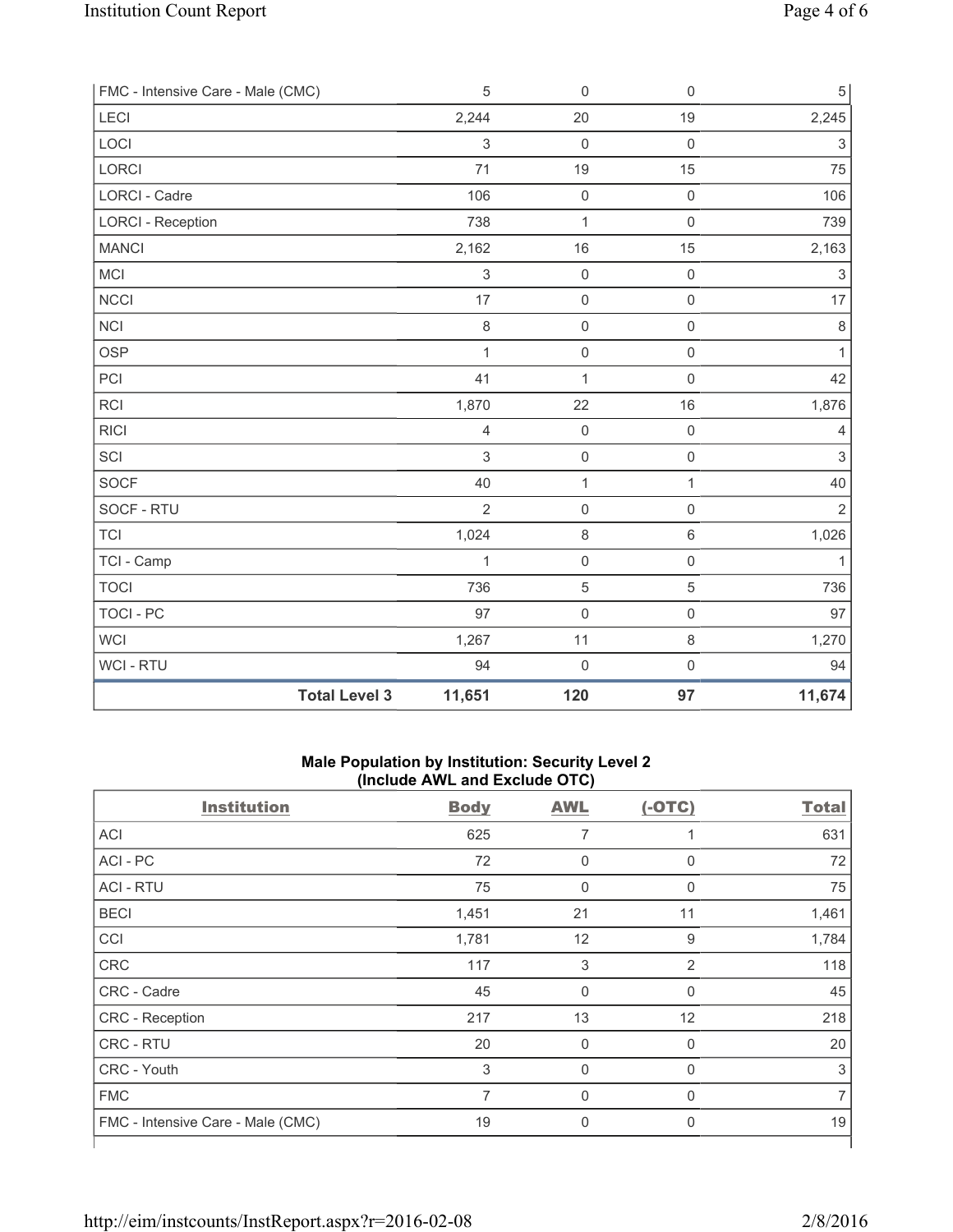| GCI                      |                      | 785            | $\overline{7}$      | 5                   | 787            |
|--------------------------|----------------------|----------------|---------------------|---------------------|----------------|
| GCI - Camp               |                      | $\mathbf{1}$   | $\mathsf{O}\xspace$ | $\mathsf 0$         | 1              |
| <b>GCI-RTU</b>           |                      | $\mathbf{1}$   | 0                   | $\mathbf 0$         | 1              |
| LAECI                    |                      | 1,098          | 15                  | 12                  | 1,101          |
| LECI                     |                      | 68             | $\mathsf{O}\xspace$ | $\mathsf 0$         | 68             |
| LOCI                     |                      | 1,203          | $\,8\,$             | 5                   | 1,206          |
| LORCI                    |                      | 96             | 16                  | 14                  | 98             |
| <b>LORCI - Cadre</b>     |                      | 42             | $\mathbf 0$         | $\mathsf 0$         | 42             |
| <b>LORCI - Reception</b> |                      | 279            | $\mathbf 1$         | $\mathbf{1}$        | 279            |
| <b>MACI</b>              |                      | 958            | $\overline{7}$      | $\overline{4}$      | 961            |
| <b>MANCI</b>             |                      | 16             | $\mathbf 1$         | $\mathbf{1}$        | 16             |
| MCI                      |                      | 1,680          | 22                  | 14                  | 1,688          |
| MCI - Camp               |                      | $\mathbf{1}$   | $\mathbf 0$         | $\mathsf 0$         | $\mathbf{1}$   |
| <b>NCCI</b>              |                      | 1,516          | 18                  | 15                  | 1,519          |
| NCCI - Camp              |                      | 17             | $\mathbf 0$         | $\mathsf 0$         | 17             |
| <b>NCI</b>               |                      | 1,665          | 21                  | 13                  | 1,673          |
| PCI                      |                      | 716            | 13                  | $\overline{2}$      | 727            |
| <b>RCI</b>               |                      | 234            | $\mathbf 0$         | $\mathbf 0$         | 234            |
| <b>RICI</b>              |                      | 1,531          | 26                  | 12                  | 1,545          |
| SCI                      |                      | 921            | $\,8\,$             | $\overline{4}$      | 925            |
| <b>TCI</b>               |                      | 21             | $\mathsf{O}\xspace$ | $\mathsf 0$         | 21             |
| TCI - Camp               |                      | $\overline{2}$ | $\mathsf 0$         | $\mathsf{O}\xspace$ | $\sqrt{2}$     |
| <b>TOCI</b>              |                      | $\overline{7}$ | $\mathsf{O}\xspace$ | $\mathsf 0$         | $\overline{7}$ |
| WCI                      |                      | 35             | $\mathsf{O}\xspace$ | $\mathsf{O}\xspace$ | 35             |
|                          | <b>Total Level 2</b> | 17,325         | 219                 | 137                 | 17,407         |

#### **Male Population by Institution: Security Level 1 (Include AWL and Exclude OTC)**

|                    | ,           |                |                |              |
|--------------------|-------------|----------------|----------------|--------------|
| <b>Institution</b> | <b>Body</b> | <b>AWL</b>     | $(-OTC)$       | <b>Total</b> |
| <b>ACI</b>         | 689         | 4              | 0              | 693          |
| ACI - PC           | $\mathbf 1$ | $\mathbf 0$    | $\mathbf 0$    |              |
| <b>ACI - RTU</b>   | 38          | $\mathbf 0$    | $\mathbf 0$    | 38           |
| <b>BECI</b>        | 755         | 13             | 5              | 763          |
| <b>BECI</b> - Camp | 486         | $\pmb{0}$      | 0              | 486          |
| CCI                | 820         | 7              | $\overline{4}$ | 823          |
| <b>CRC</b>         | 67          | $\sqrt{3}$     | $\overline{2}$ | 68           |
| CRC - Cadre        | 13          | 0              | 0              | 13           |
| CRC - Reception    | 127         | $\overline{4}$ | 3              | 128          |
| CRC - RTU          | 3           | 0              | 0              | 3            |
| <b>FMC</b>         | 469         | 3              | 1              | 471          |
|                    |             |                |                |              |